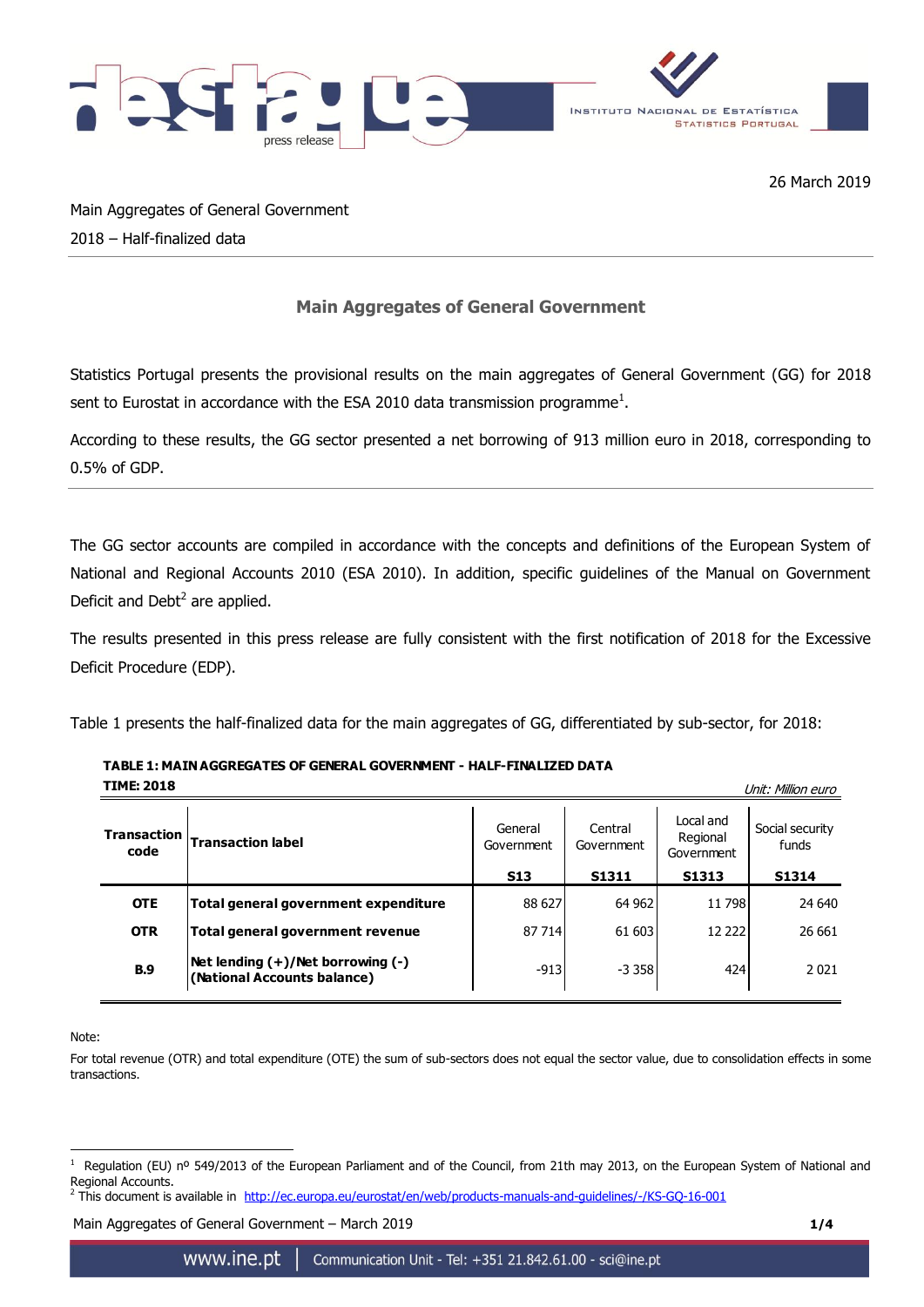



The net borrowing balance of the GG sector was 913 million euro in 2018, which corresponds to 0.5% of GDP. This negative balance was driven by the Central Government, as both the Local and Regional Government and the Social Security Funds presented positive net balances.

The results obatined refers to the Portuguese National Accounts System according to the benchmark year 2011. The next to be publish in September 2019, will be prepared with reference to the new benchmark year 2016 of the Portuguese National Accounts. This revision will imply several changes, namely changes in sector delimitation that based on the information currently available point to a small positive impact in the net borrowing of GG.

Table 2 presents the half-finalized main components of GG revenue for 2017 and 2018:

| TADLL 4 - GLIJLNAL GOVLNIJITLIJI NLVLIJOL |                                      | Unit: Million euro |        |  |
|-------------------------------------------|--------------------------------------|--------------------|--------|--|
| <b>Transaction</b><br>code                | <b>Transaction label</b>             | 2017               | 2018   |  |
| <b>OTR</b>                                | <b>Total Revenue</b>                 | 83 110             | 87714  |  |
|                                           | <b>Current Revenue</b>               | 82311              | 86854  |  |
|                                           | of which                             |                    |        |  |
| D.2                                       | Taxes on production and imports      | 29 042             | 30873  |  |
| D.61                                      | Social contributions                 | 22 685             | 23 801 |  |
| D.5                                       | Current taxes on income, wealth, etc | 19719              | 20 991 |  |
| D.9                                       | <b>Capital Revenue</b>               | 798                | 860    |  |

**CENERAL COVERNMENT REVENUE** 

Compared to 2017, GG revenue increased 5.5% in 2018 (by 4 604 million euro). This evolution was largely due to improvements in current revenue as it represents 99% of total revenue.

Current revenue rose by 5.5% in 2018, driven by significant increases (bigger than 1 000 million euro) in the components with larger relative weight: taxes on production and imports rose 6.3%, current taxes on income and wealth showed a positive variation of 6.4% and social contributions increased 4.9%.

Capital revenue increased by 7.7%, as a result of the combined effect of an increase in investment grants received from European Union (by 17.9%, € 86 million) and a decrease in other capital transfers (by 7.3%, € 23 million) although it includes credit recovered of BPP - Banco Privado Português (166.3 million euro in 2018 and 72.7 million euro in 2017).

As a result of these variations, taxes on production and imports and current taxes on income and wealth accounted for 35.2% and 23.9% of total revenue, respectively (34.9% and 23.7% in 2016). Social contributions decreased 0.2 percentage points (p.p.) from 2016 to 2017, representing 27.1% of GG total revenue.

Main Aggregates of General Government – March 2019 **2/4**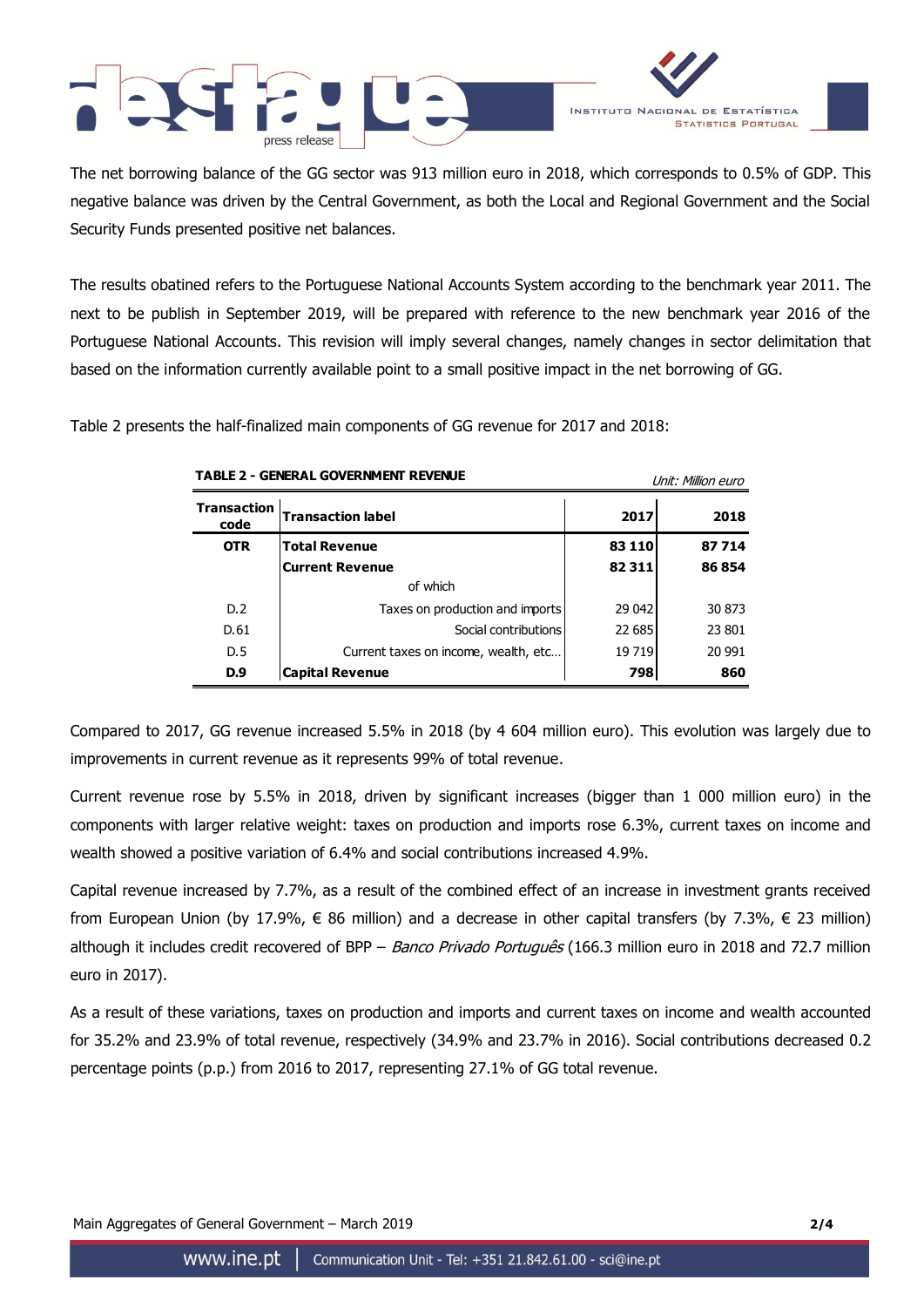



Table 3 presents the half-finalized main components of GG expenditure for 2017 and 2018:

|                            |                                                     | UNIT: MIIIION EUro |         |  |
|----------------------------|-----------------------------------------------------|--------------------|---------|--|
| <b>Transaction</b><br>code | <b>Transaction label</b>                            | 2017               | 2018    |  |
| <b>OTE</b>                 | <b>Total Expenditure</b>                            | 88876              | 88 627  |  |
|                            | <b>Current Expenditure</b>                          | 80 286             | 82 173  |  |
|                            | of which                                            |                    |         |  |
| D.1                        | Compensation of employees                           | 21 2 9 9           | 21 7 65 |  |
| D.62                       | Social benefits other than social transfers in kind | 32 159             | 33 134  |  |
| D.41                       | Interest                                            | 7437               | 6956    |  |
|                            | D.9+P.5+NP Capital Expenditure                      | 8589               | 6454    |  |

**TABLE 3 - GENERAL GOVERNMENT EXPENDITURE**  $U^{int}$   $U^{int}$   $M^{int}$   $\Omega^{int}$ 

GG total expenditure decreased by 0.3% from 2017 to 2018, as capital expenditure decreased 24.9% and current expenditure increased 2.3% in the same period.

The reduction in capital expenditure is, to a large extent, explained by the inclusion, in 2017, of the recapitalisation of Caixa Geral de Depósitos (CGD), that amounted to 3 944 million euro. In 2018, the capital transfers of GG include: *i)* a capital increase of 792 million euro in *Novo Banco*, made by *Fundo de Resolução; ii)* the loans of 127.8 million euro and the guarantee of 152.8 million euro conceded by Direção Geral de Tesouro e Finanças to the Credit Recovery Fund for the unqualified investors holding commercial paper of ESI and Rio Forte and iii) the concession of a guarantee of 65 million euro, by the Regional Government of Açores to SATA Air Açores. The expenditure in gross capital formation (investment) presented a positive variation of 3.9%, approximately 206 million euro.

Current expenditure rose 2.3% from 2017 to 2018, as a result of the combined effect on increases in both social benefits, other than social transfers in kind and compensation of employees (of 3.0% and 2.2%, respectively) and the reduction, by 6.5%, in interest payments (481 million euro).

As a result of these variations, the relative weight of capital expenditure in total expenditure decreased by 2.4 p.p. to 7.3%, from 2017 to 2018. Conversely, the relative weight of current expenditure increased to 92.7% in 2018 (90.3% in 2017). As for the main components of current expenditure, social benefits other than social transfers in kind increased 1.2 p.p., to 37.4% of total expenditure, compensation of employees increased from 24.0% to 24.6% and interest payments decreased 2.4 p.p., accounting for 7.3% of total expenditure.

Main Aggregates of General Government – March 2019 **3/4**